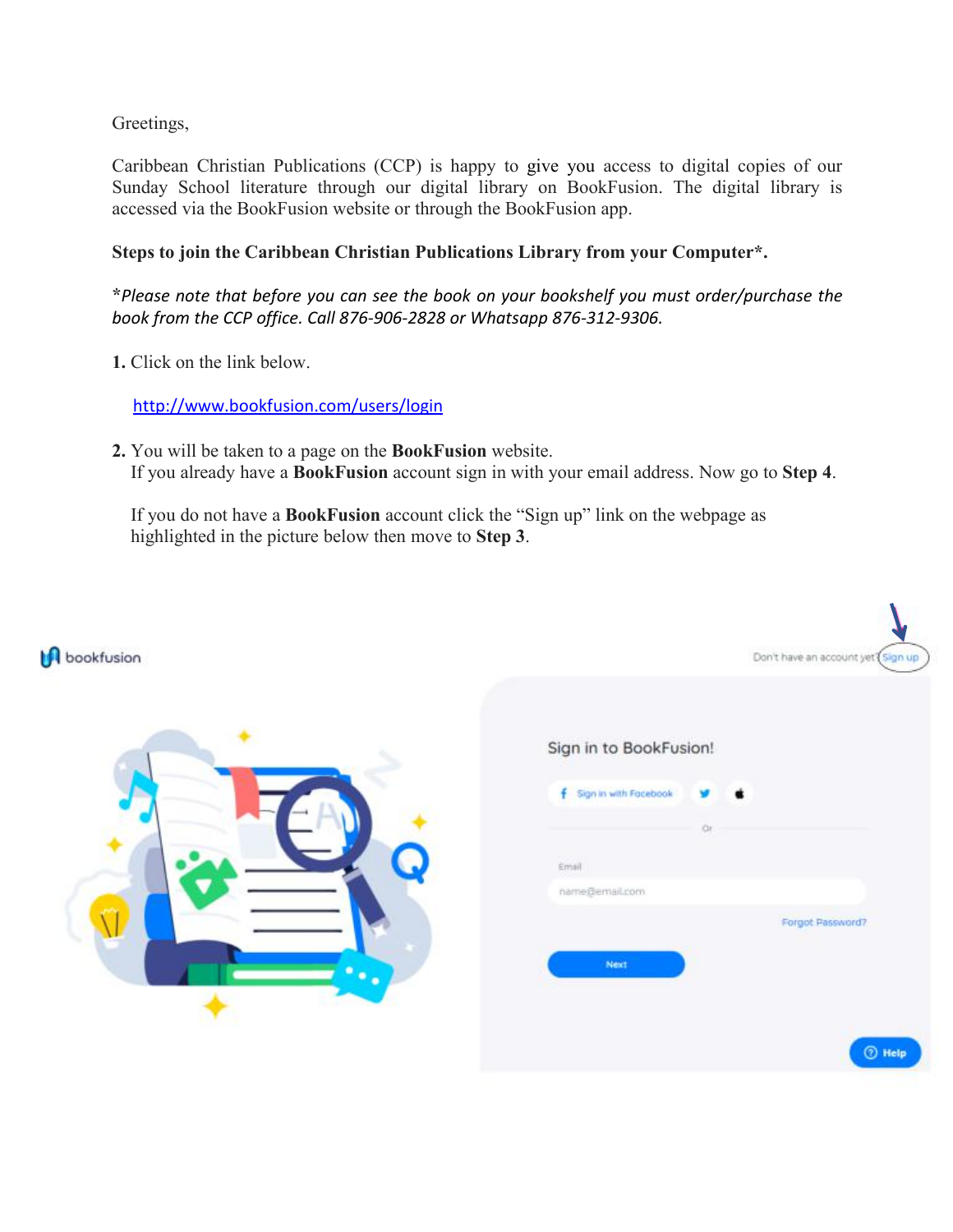## **3.** Sign up to create a **BookFusion** account.

## UA

| bookfusion                                                              | Already have an account? Sign in                                                                                                                                                                                                                                                               |
|-------------------------------------------------------------------------|------------------------------------------------------------------------------------------------------------------------------------------------------------------------------------------------------------------------------------------------------------------------------------------------|
| ٠                                                                       | Sign up for BookFusion!<br>f Sign up with Facebook<br>v<br>ú<br>$\Omega$<br>Full Name<br>Your Name<br>Email<br>Your Email<br>Password<br>Password<br>Confirm Password<br>Date of Birth $\langle \cdot \rangle$<br>Month<br>$\times$ Day<br>$\mathsf{v}$ Year<br>Sign Up<br>$\circledcirc$ Help |
| Full Name<br>Your Name<br>Email                                         |                                                                                                                                                                                                                                                                                                |
| Your Email<br>Password                                                  |                                                                                                                                                                                                                                                                                                |
| Password<br>Confirm Password                                            |                                                                                                                                                                                                                                                                                                |
| Date of Birth $\langle \cdot \rangle$<br>Month<br>Day<br>$\mathbf{v}$ . | Year<br>×<br>×.                                                                                                                                                                                                                                                                                |
| Sign Up                                                                 | $①$ Help                                                                                                                                                                                                                                                                                       |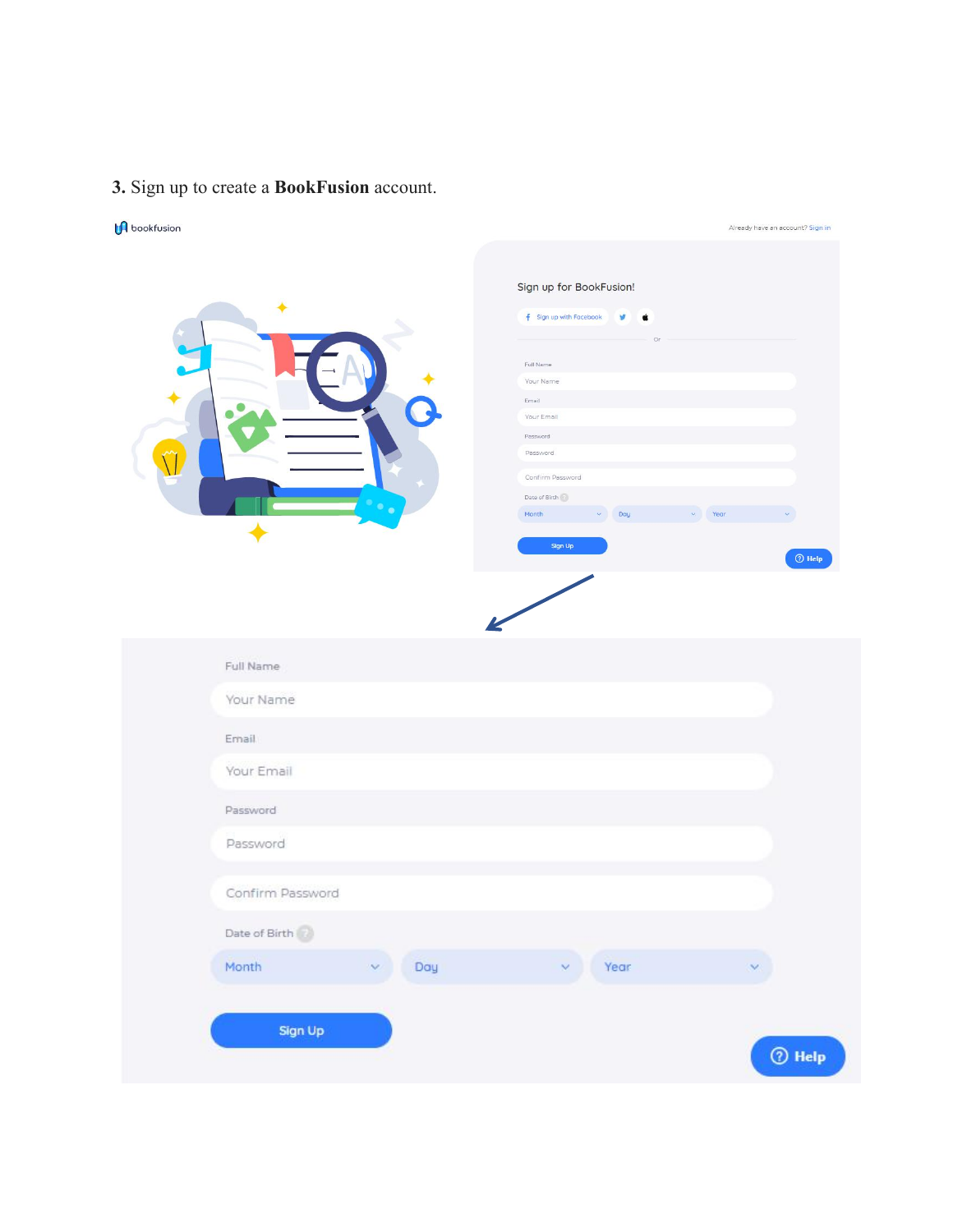**4.** After signing into or up for **BookFusion**, select "Bookshelf" and view the book which was purchased.



**5.** Click on the book and then select the option to "Read".

|                | Christian Books & Bibles                                                                                                                                                |
|----------------|-------------------------------------------------------------------------------------------------------------------------------------------------------------------------|
|                | Caribbean Christian Publications                                                                                                                                        |
|                | New Bible Leaders - Learner                                                                                                                                             |
|                | Guide Summer Issue 2021                                                                                                                                                 |
|                | Read                                                                                                                                                                    |
| Description    |                                                                                                                                                                         |
|                | Caribbean Bible Lessons Sunday School Learner Guide for Adults Age 19 and Up.                                                                                           |
|                | Engaging lessons, which are biblically sound and culturally relevant. Aligned to major<br>Christian calendar observances to enhance your spiritual growth and maturity. |
| Language       | Format                                                                                                                                                                  |
| English        | PDF                                                                                                                                                                     |
| Tags           |                                                                                                                                                                         |
| adult<br>bible | bible study<br>christian sunday school<br>caribbean                                                                                                                     |
|                |                                                                                                                                                                         |
|                |                                                                                                                                                                         |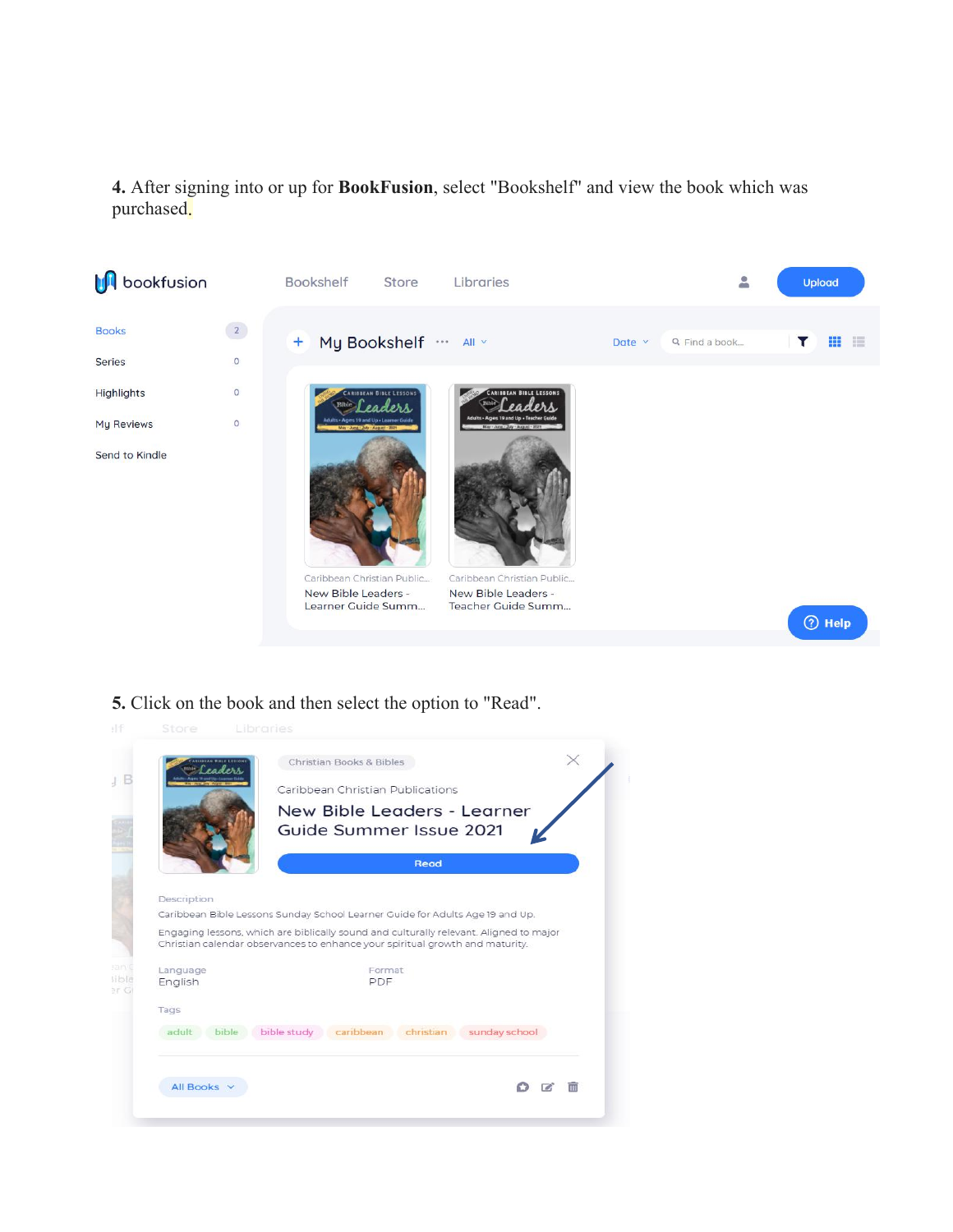**6.** You may now enjoy reading your digital book.



**7.** Use the arrows to the sides of the screen to move the pages of the book.



Please feel free to contact info@ccpcbf.org with any questions you may have.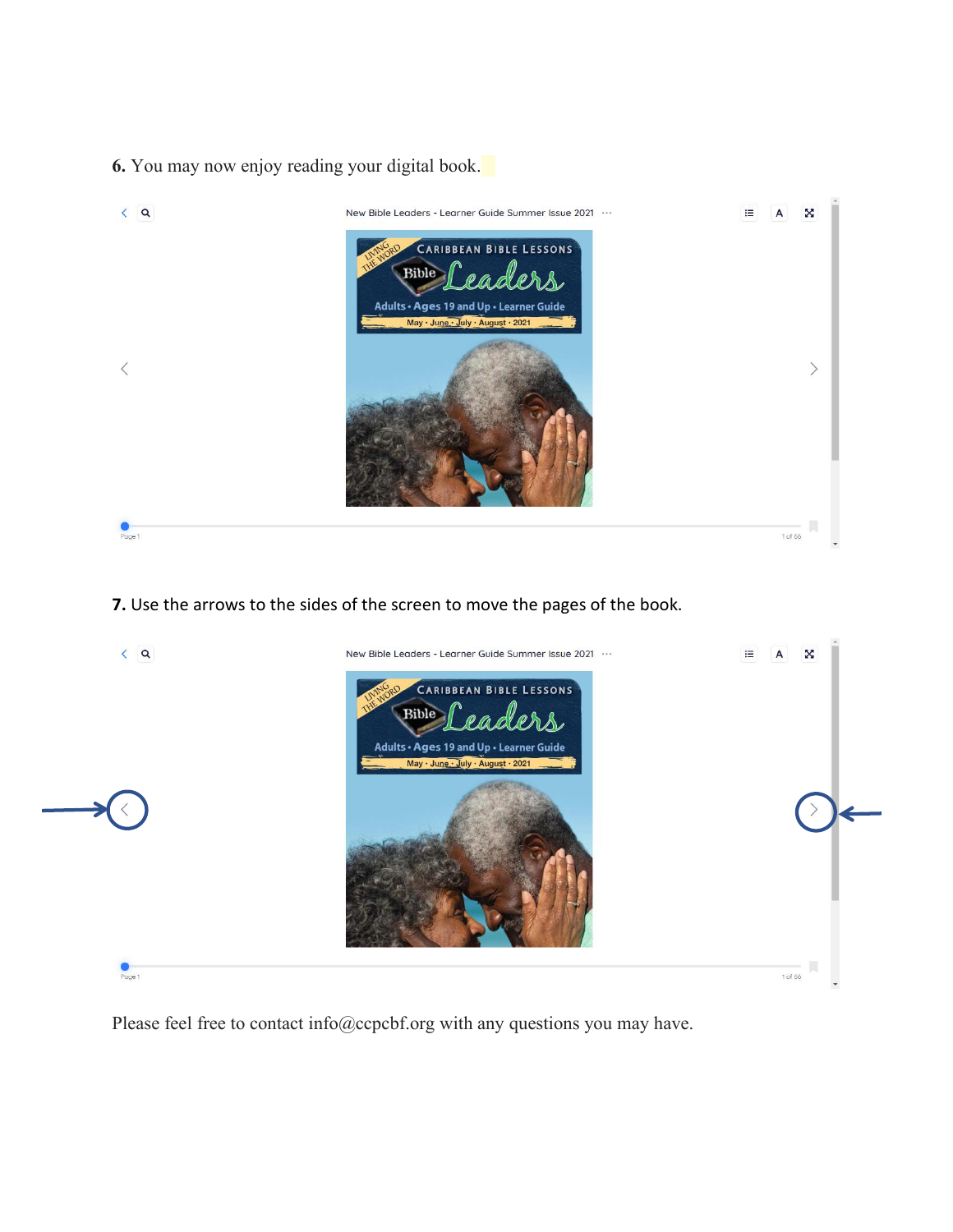## **Steps to join the Caribbean Christian Publications Library from the Mobile App**

**1.** Find and download the **Bookfusion** eBook Reader in Play Store or the App Store .





 $\Box$ 

 $\rightleftharpoons$ 

 $\leftarrow$ 

**2.** Open the **BookFusion** app.

If you already have a **BookFusion** account sign in and go to **Step 4**.

If you do not have a **BookFusion** account click "Sign in with Email" then move to **Step 3**.

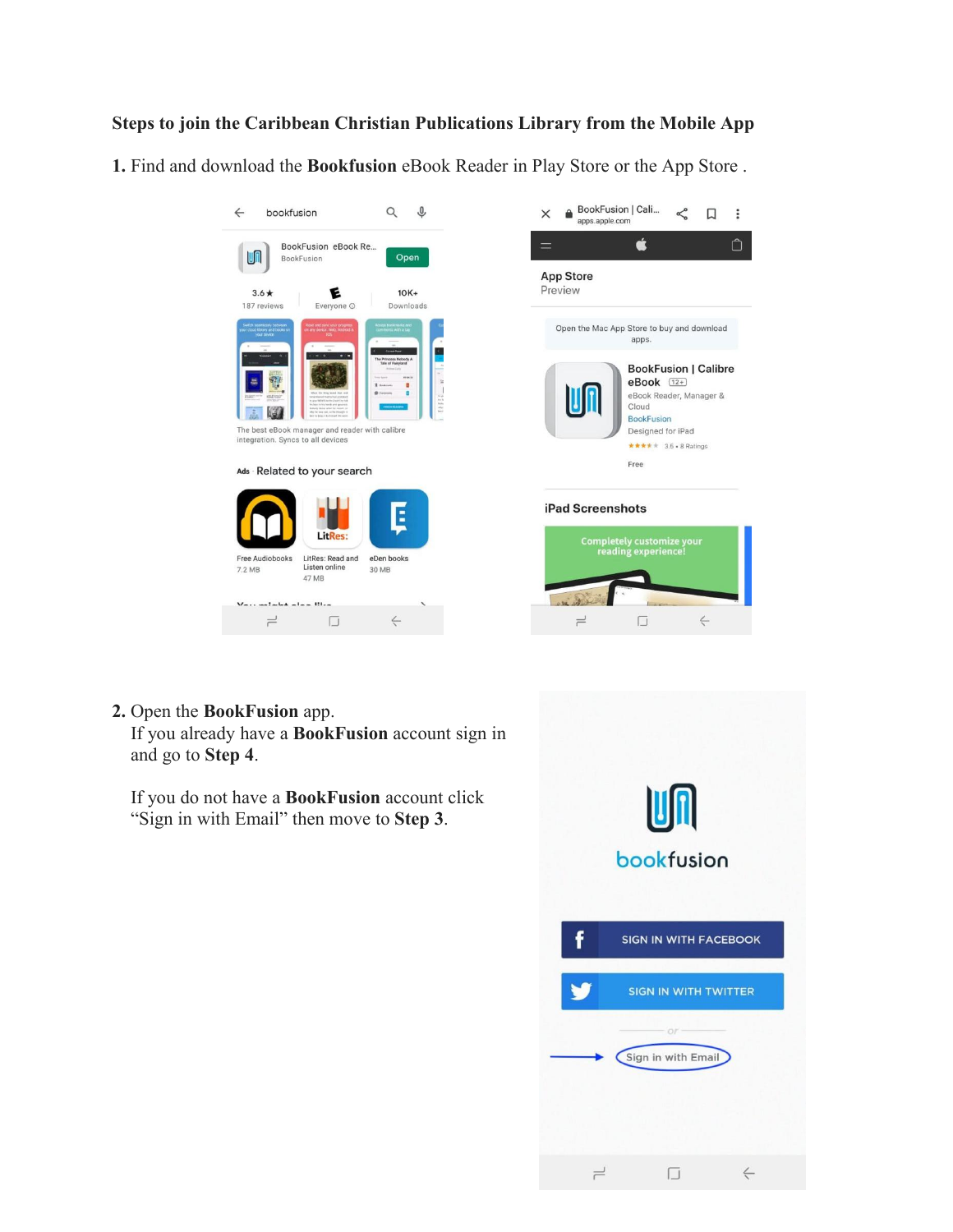|                    | Un<br>bookfusion<br>Don't have an account yet? Sign up here |  |
|--------------------|-------------------------------------------------------------|--|
| $\mathbf{M}$ email |                                                             |  |
|                    | <b>SIGN IN</b>                                              |  |
|                    | Sign in with Facebook / Twitter<br>Forgot password?         |  |
|                    | $\Box$                                                      |  |

**3a.** Select "sign up here". **3b.** Type in your information and click Sign Up".

|   | R Name            |  |
|---|-------------------|--|
|   | $M E$ -Mail       |  |
| ₽ | Password          |  |
|   | Confirm Password  |  |
|   | <b>Birth Date</b> |  |
|   | <b>SIGN UP</b>    |  |

**4.** After signing into or up for **BookFusion**, select  $\mathbb{R}$  **E** "Bookshelf" and view the book which was  $\equiv$  Bookshelf purchased. Note that the book is currently in the on Device "Cloud". Click on the book.

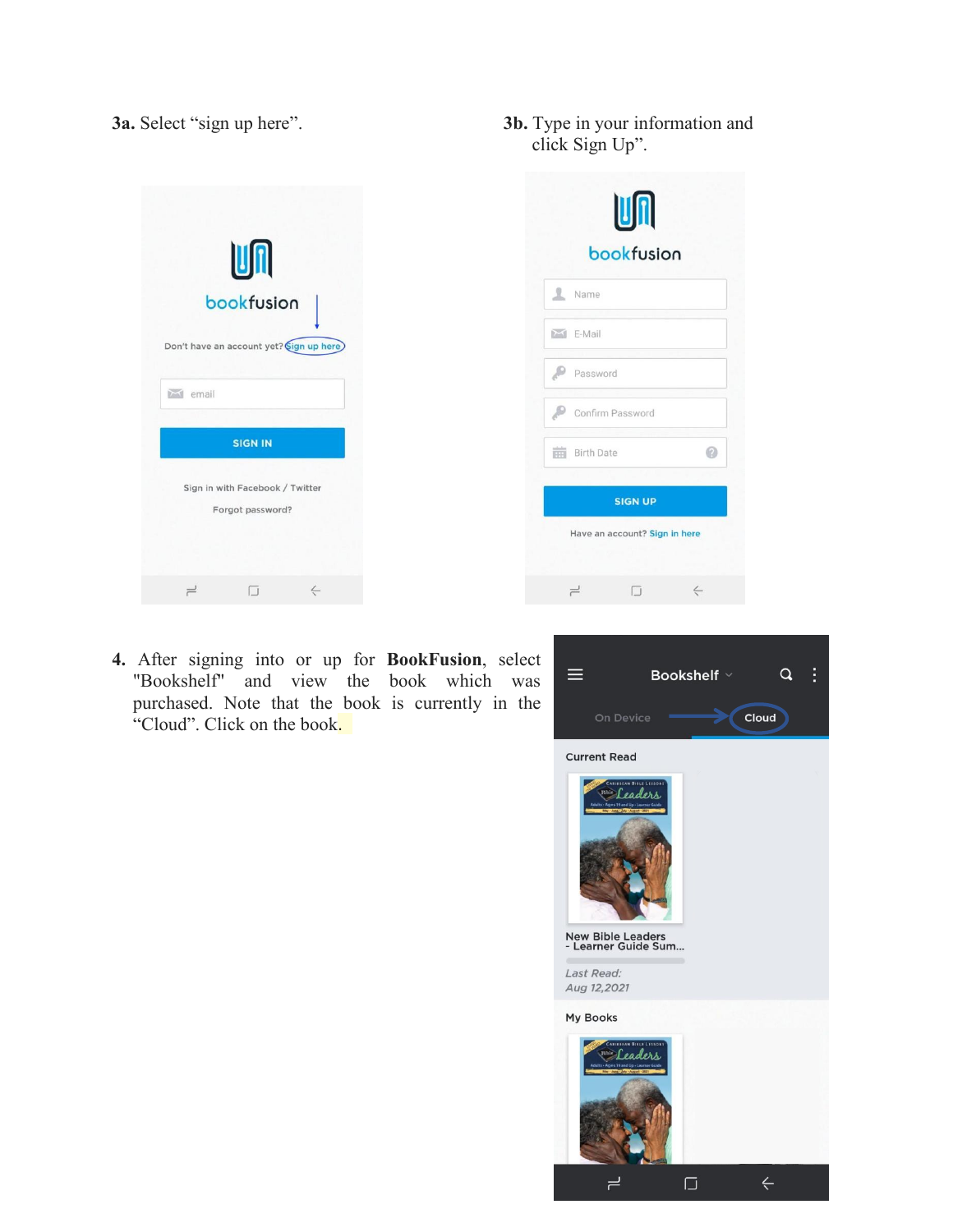**5.** Download the book to your device. Select "Download".

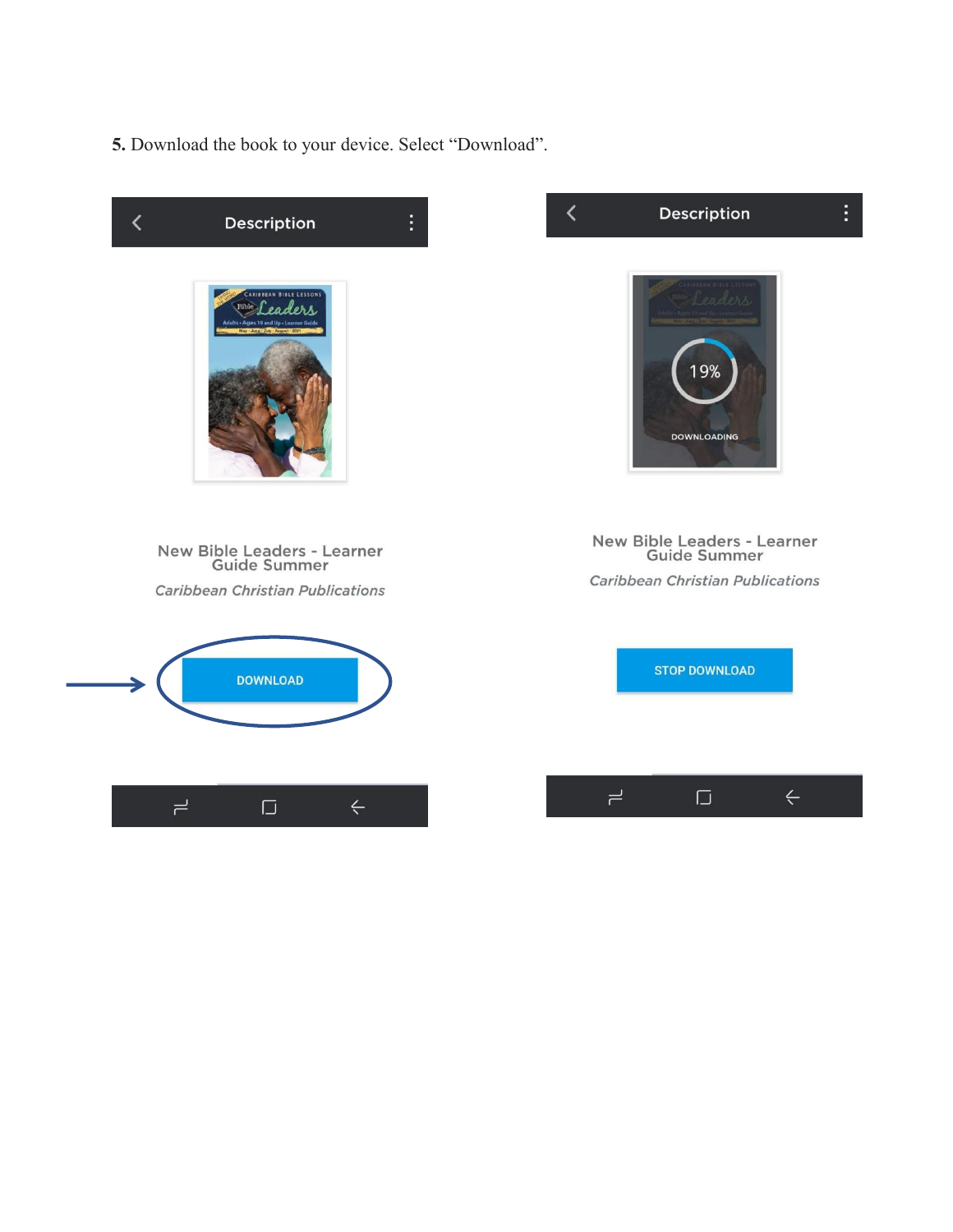**6.** Select "Read". You may now enjoy reading your digital book.